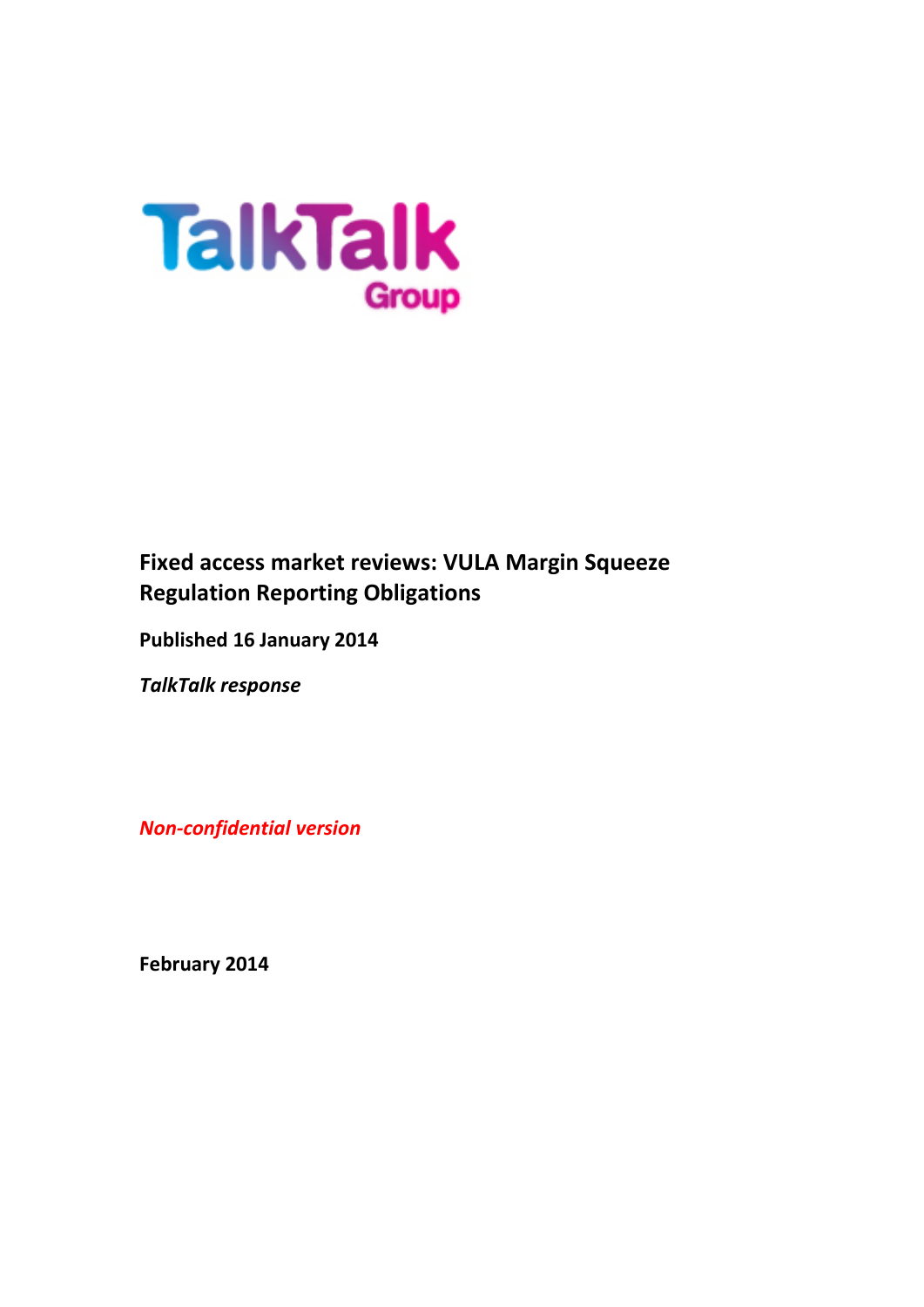### **1 Summary**

 $\overline{a}$ 

- 1.1 This short submission responds to Ofcom's proposals for a reporting obligation on BT in respect of the VULA margin.
- 1.2 We strongly support Ofcom's proposed margin squeeze reporting obligation since it will help to prevent margin squeezes occurring if it is imposed alongside a pre-launch test. If it is not combined with pre-launch testing then margin squeezes may not be detected for many months after products are launched, leading to weakened competition and consumer detriment.
- 1.3 In order for the margin squeeze reporting obligation to be effective Ofcom will need to be very prescriptive about how the costs and revenues are presented, limiting BT's ability to game the system. In particular, Ofcom will need to specify the level of aggregation at which the test is applied, how the costs are derived and adjusted to reflect entrants' costs, the level of audit and sign-off and the timing and frequency of the reports.
- 1.4 In this response we briefly recap on the pressing need for, and objectives of, margin squeeze regulation of superfast broadband products, how a reporting obligation can fit in with other aspects of the regulation, and provide some comments on the detail of the obligation e.g. on what basis should the costs that BT reports be derived, how frequently should BT report.

## **2 Need for margin squeeze regulation and role of reporting**

- 2.1 In TalkTalk's September 2013 response to Ofcom's July 2013 FAMR consultation we outlined our view on the need for margin squeeze regulation and the form that such regulation should take. The key points we made were:
	- BT has a strong commercial incentive to engage in anti-competitive margin squeeze and, in our view, BT is engaged in an on-going margin squeeze. Ofcom is currently investigating BT since it has 'reasonable suspicion' that BT has engaged in a margin squeeze in contravention of the Competition Act.
	- The margin squeeze has resulted in part from BT setting an excessive wholesale price. The GEA wholesale price averages about £8 to £9 yet, based on recent capex data, it is clear that the GEA cost is no more than about  $\text{\rm f3}^1$ .
	- There is a need for incisive and firm regulation that will genuinely prevent BT from margin squeezing – this should prevent margin squeezes from occurring rather than just detecting (and then stopping) squeezes some months or years

 $1$  WIK provided an analysis of the cost of GEA based on a capex of £2.4bn for its commercial roll-out (which was similar to BT's claims of £2.5bn). BT has said that the fibre capex run rate is £300m to £400m a year. Given BT started rolling out slowly in late 2010 and will finish in Spring 2014. Based on this we estimate the total capex to be about £1.4bn. Even that lower amount is not apparent in BT's RFS, which imply that the cost of commercial roll-out may be less than £500m.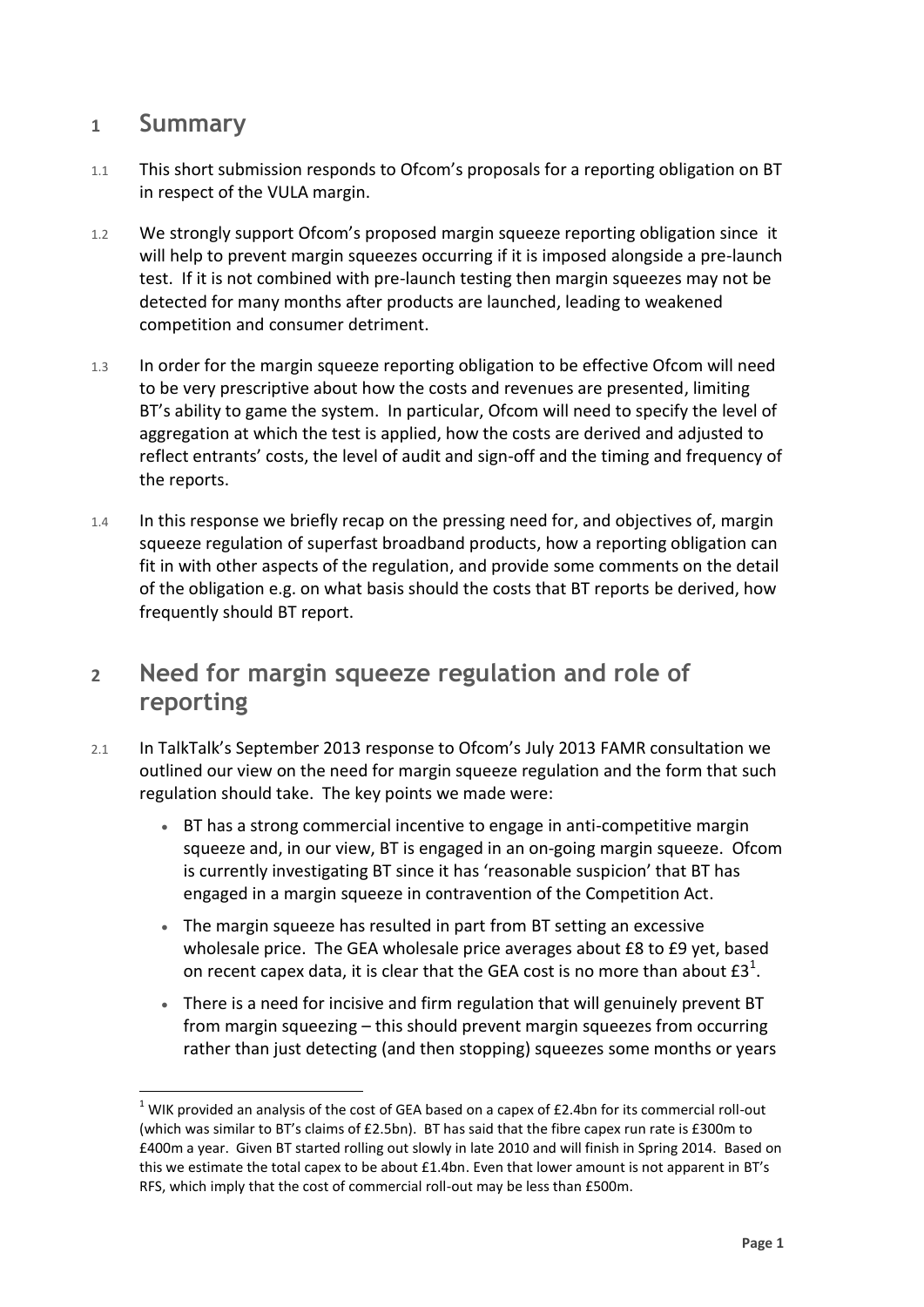after they first occurred. We believe that margin squeeze regulation (rather than wholesale price regulation) is, at this point in time, the most suitable regulatory tool to meet this aim.

- For margin squeeze regulation to be effective it needs to meet a number of objectives: be effective in preventing margin squeezes occurring; be robust to gaming by BT; be flexible to adapt to new products and changing market conditions; and be transparent and predictable. If not carefully designed with these objectives in mind there would be a real risk that margin squeeze regulation could be ineffective in practice.
- Ofcom proposed three options for how margin squeeze regulation could operate<sup>2</sup>. Though these all had certain merits we considered that they would not be sufficiently effective as they could only detect a margin squeeze several months after BT launched products<sup>3</sup>. We proposed an approach based on BT pre-testing its products before launch and when there was a material change in the test inputs (e.g. cost change, price/promotion change)<sup>4</sup>.
- 2.2 We think that Ofcom's proposed reporting obligation is a useful tool which (if effectively implemented) can help detect margin squeeze. We therefore welcome this proposal.
- 2.3 However, by its very nature a reporting obligation operates 'after the event'. It is unlikely on its own to properly and quickly deter margin squeezes from occurring for a number of reasons<sup>5</sup>:
	- it cannot detect a margin squeeze before launch or prevent BT from launching a product that margin squeezes
	- if BT do launch a product that margin squeezes it can be 6 months (or more) before the squeeze is detected. Pre-launch testing would avoid any delay due to the gap between product launch and the next of BT's regular semi-annual marginal squeeze updates to Ofcom.
	- Without pre-launch testing, BT could [engage in gaming behaviours  $\angle$ ].

 $\overline{a}$  $2$  Ofcom's options (from §11.373) were:

Option 1: CPs could bring dispute if felt a product was margin squeezing

Option 2: Ofcom would systematically test product some months after they were launched

Option 3: a fixed £ margin was set

The first two options were likely to be ineffective since they did not prevent margin squeezes and could only (like a Competition Act investigation) detect a margin squeeze some months after it occurred. The last option was likely to be ineffective since the appropriate (absolute) margin was likely to vary from product to product

 $3$  This is the case for options 1 and 2, Option 3 could avoid a squeeze at launch however setting a fixed £ margin was likely to be ineffective since the appropriate margin was likely to vary

 $<sup>4</sup>$  Such a pre-launch test would be based on Ofcom's assumptions. BT would file the results of the test</sup> with Ofcom

 $5$  A further problem might be that it could take a little time for the rule to be fully prescribed and therefore 'bite'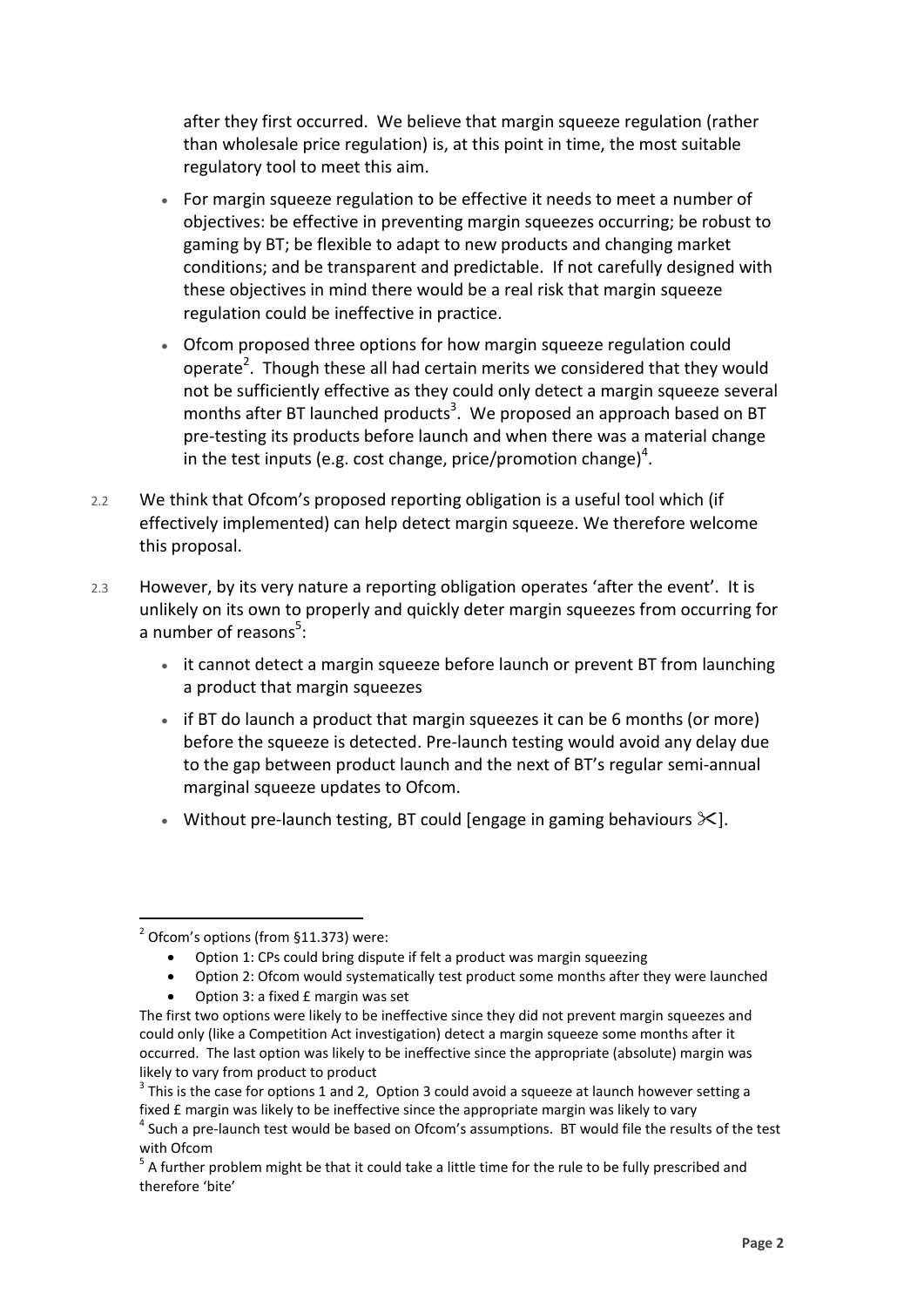- 2.4 Therefore, we consider the reporting obligation as a complement, not an alternative, to the pre-launch testing by  $BT^6$  which can confirm compliance with margin squeeze regulation.
- 2.5 A reporting obligation will be most effective in detecting and deterring margin squeezes by Ofcom if it is very prescriptive from the outset about how the costs are derived (discussed below) in order to avoid BT gaming the system, and also has strong and clear fines or other sanctions in the case of a breach. In the absence of both of these a reporting obligation, whilst welcome, may have limited effect in deterring margin squeezes (particularly in the short term).

# **3 Design of the reporting obligation**

- 3.1 In this section we discuss how the reporting obligation should be designed and specified in order that it is most effective in detecting margin squeeze.
- 3.2 We understand that the reporting obligation will require BT to present BT Retail's<sup>7</sup> revenue and costs for VULA products (including the wholesale prices notionally 'paid' to Openreach and BT Retail's own retailing costs) and if the revenue equals or exceeds the cost then there is no margin squeeze.
- 3.3 We discuss a number of aspects of how such a reporting obligation should be specified and designed in order that it will have maximum effect. Margin reporting is inherently a more complex exercise than, say, charge control monitoring which only needs to monitor prices against a ceiling<sup>8</sup>. The VULA margin obligation will need to monitor revenues and costs (the later which can be determined in many different ways) against the need to ensure a positive margin.

### **3.1 Level of aggregation**

 $\overline{a}$ 

3.4 The level of (dis)aggregation of the reporting should match that which Ofcom determines should be used – for example, if Ofcom requires that (for example) a basket of Infinity 1 with TV products should (by themselves) pass the margin squeeze test then BT should provide data that matches this group. TalkTalk proposed previously that the test should be conducted on each of six 'core product groups'. We believe that this is a sensible balance between on the one hand preventing gaming by BT<sup>9</sup> and anti-competitive targeting of particular competitors and on the other avoiding excessive administrative burden and preventing genuine innovation by BT.

 $<sup>6</sup>$  As we explained in our Sept submission the pre-launch product test should be complemented by</sup> testing of the product if there is a material change in the revenue or costs (that would reduce the margin).

 $7$  We refer to BT Retail as the entity that purchases from Openreach. In practice BT Wholesale consumes the GEA product and adds some other functionality e.g. backhaul, peering to Internet and passes this to BT Retail.

<sup>8</sup> Or in the case of a basket the average price change against a price change ceiling.

 $^9$  The larger the group of products the greater the opportunity for BT to game the system by [ $\boldsymbol{\times}$ ].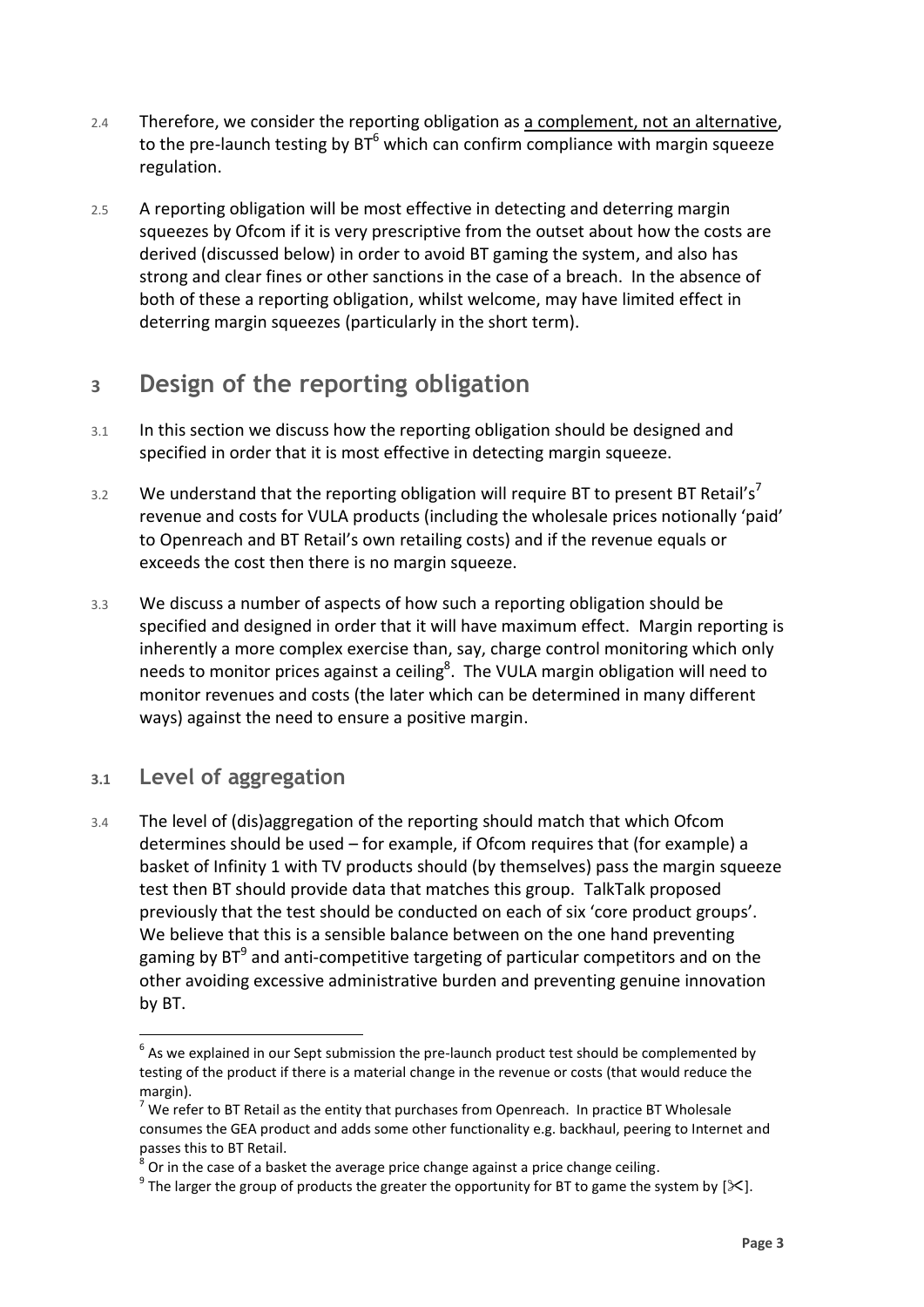3.5 We also believe that it will be important that the price used by BT in its margin squeeze submissions to Ofcom is not the headline price published by BT, but is instead the actual price charged to consumers, including any *ad hoc* discounts given.  $|\mathcal{X}|$ .

#### **3.2 Assumptions used to derive costs**

- 3.6 The costs information reported by BT must be based on Ofcom's assumptions about how the costs should be derived for the margin squeeze test e.g.
	- Costs should be based on incremental costs plus a share of relevant common costs.
	- Costs should be adjusted to reflect the higher unit costs of an entrant due, for example, to lower market share (i.e. a REO type test). This means that the costs reported by BT will not be BT's own 'raw' costs but will be BT's costs adjusted in a pre-specified manner.
	- Costs should include content costs including the underlying costs of BT Sport, separately detailed.
	- The allocation of costs between different products should from the outset be as prescribed by Ofcom – this is particularly important for backhaul costs and BT Sport costs.
- 3.7 An important assumption used to derive costs will be cost allocation. BT cannot and should not be trusted to allocate costs in a proper way. BT have shown in their preparation of the Regulatory Financial Statements (RFS) that they game cost allocation in order to meet their own self-serving commercial objectives – in the case of the RFS, by inflating the reported costs of regulated products to increase BT's profits. Some of the more egregious examples of their self-serving behaviour include:
	- Double recovery of the costs of excess construction once in the excess construction charge and again in leased line rental charges.
	- Shifting costs between recently set charge controls and soon-to-be-set charge controls to allow the same cost to be counted twice.
	- Allocating the costs of deafness claims to regulated products when Ofcom had previously made clear that such costs should not be included.
	- Allocating central HR costs on the basis of assets, an approach which is plainly non-causal and loads excessive cost onto regulated products.
	- Changing the method of cost allocation during the lifetime of a product in order to double-recover some costs (compared to keeping the method constant).
- 3.8 Therefore, Ofcom must from the outset be highly prescriptive about how costs are allocated to VULA products, or BT will game the allocation to reduce the retailing costs to make it appear as though it is not margin squeezing. In the Regulatory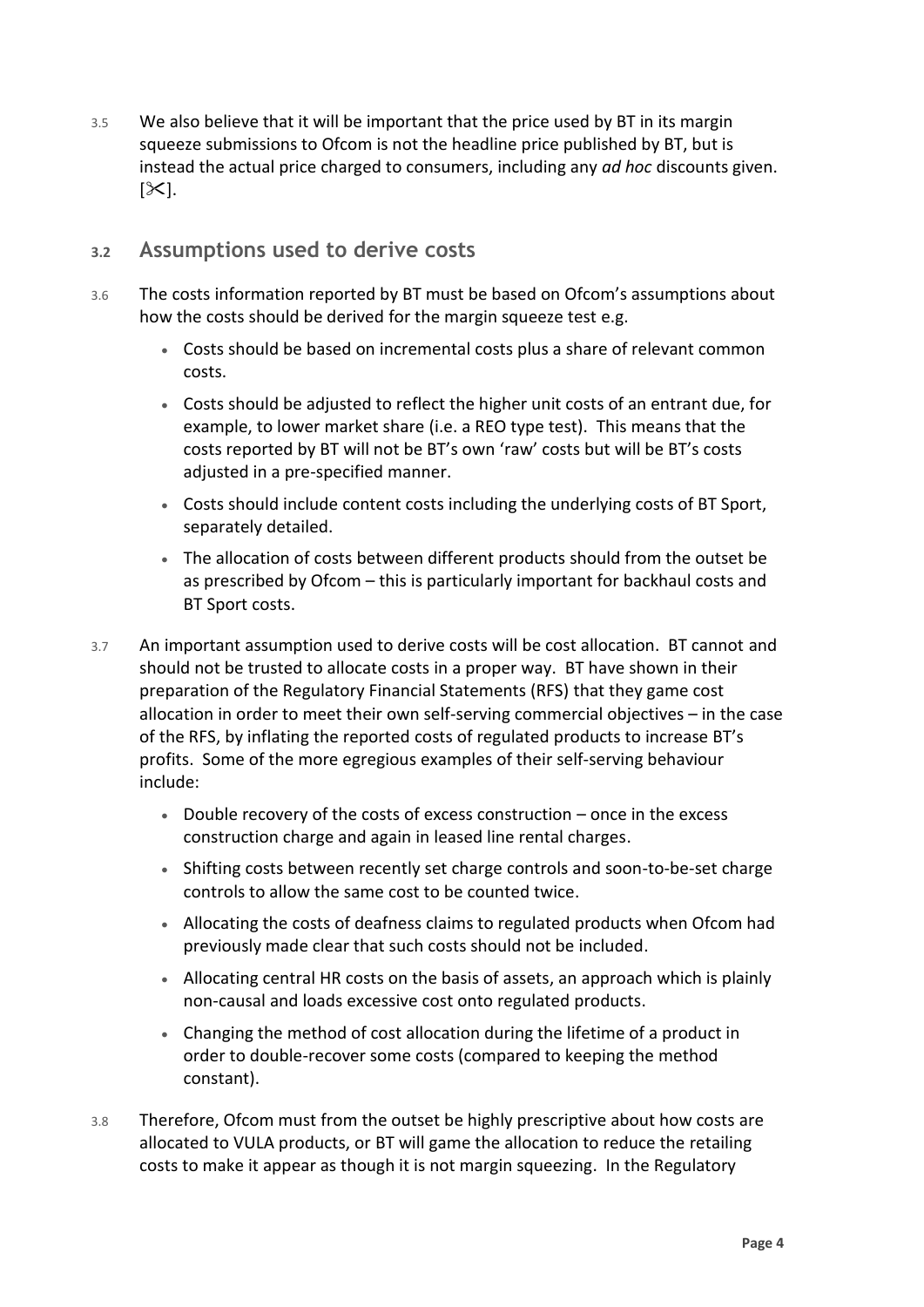Financial Reporting Review, Ofcom is proposing to take a prescriptive approach for the preparation of the RFS and it should be similarly prescriptive in the case of VULA margin reporting. The costs whose allocations will be most critical to prescribe include:

- BT Sports costs we think the allocation should reflect both which customers can receive BT Sports as part of their package and whether they can receive BT Sport on their TV (or solely via an app).
- Backhaul costs (and Internet peering) we think the allocation should be in proportion to the usage level (e.g. peak Mbps or Gb per month) of different broadband packages.
- Central management/overhead costs and how they are allocated across BT Group and to different products.
- 3.9 Ofcom will also need to specify how wholesale costs are taken into account. We see a number of assumptions that should be adopted:
	- For copper access MPF should be assumed as the core access product.
	- The GEA product assumed (e.g. 80:20 or 40:10) should match the retail product in question.
	- Total backhaul costs should be based on the use of Ethernet (i.e. EBD circuits) since these are the products that entrants use for backhaul.
- 3.10 A final area that will be important to prescribe is the 'valuation' approach e.g. over what specific period should upfront SAC costs be amortised<sup>10</sup>. The period could be based on the long-term churn level for customers taking that product. It appears that since Ofcom has requested that BT provide BT's churn figures then it may intend using BT's churn figures. However, we would caution that the churn figure used for assessing the margin is likely to be above that of BT. Given BT is margin squeezing currently their churn rate will be less than would be expected in a properly competitive market; BT's own churn figure should therefore be adjusted upwards for use in the margin squeeze test.
- 3.11 It is important to note that the 'costs' that BT will be reporting will be a mixture of its own incurred costs and a number of adjustments that are necessary for the purposes of checking for margin squeeze. Therefore, the costs presented in the report will not reconcile with BT's costs shown in its RFS or statutory accounts.

### **3.3 Integrity of costs**

3.12 It will obviously be key that the costs (before adjustments) that BT reports are accurate and that there is a high level of accuracy from the very first report. The reporting will be of limited use if it takes several months for the costs to be corrected to present a proper picture or if BT presents data based on its judgements and estimates (that are likely to be biased to favour its commercial interests). The

 $\overline{a}$  $10^{10}$  Or equivalently over what period should payback be calculated.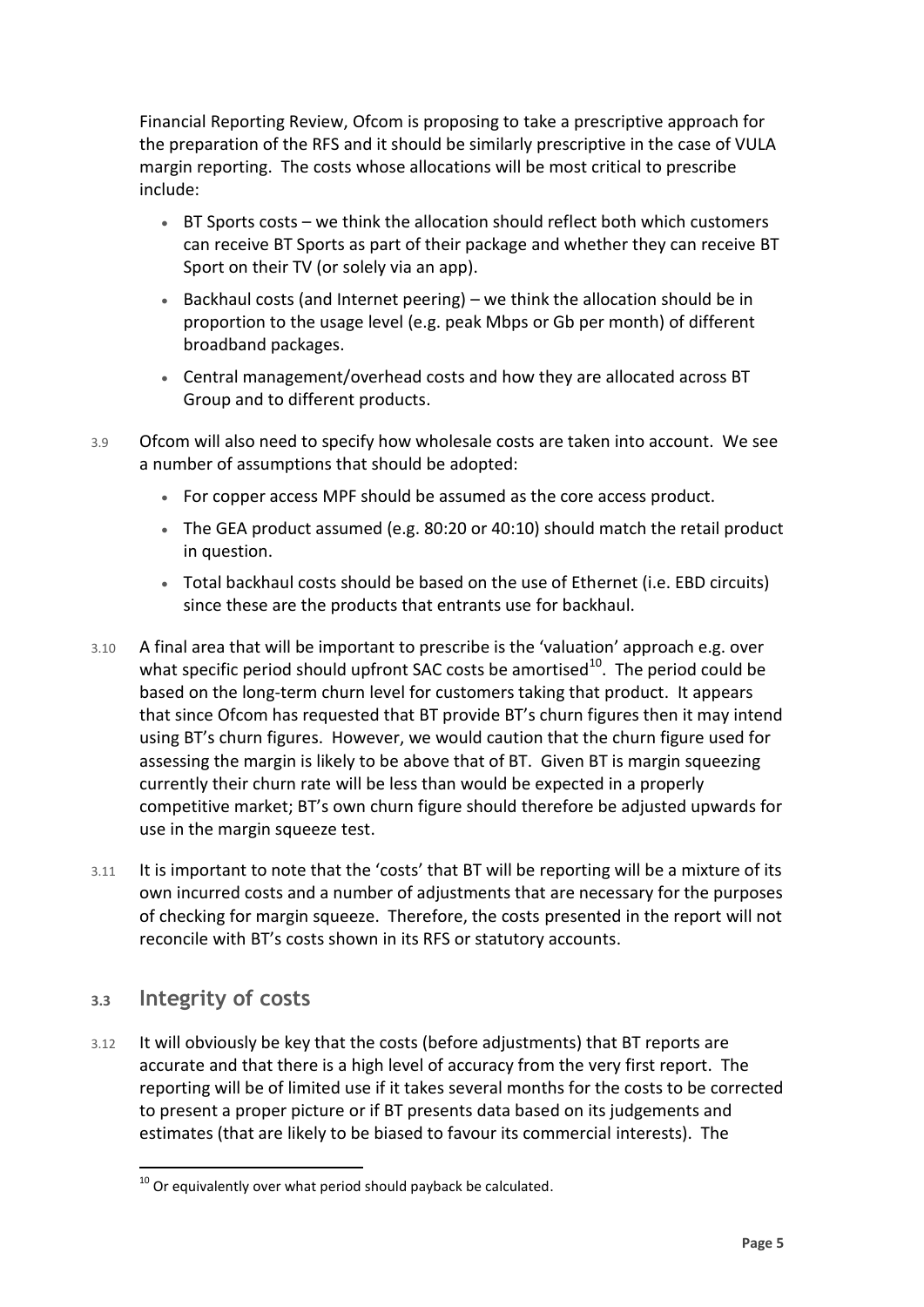integrity of this VULA margin report is arguably more important that the RFS since the RFS can be corrected before they are used to set charge controls (as they frequently are).

- 3.13 Therefore we suggest a number of steps Ofcom should include in the margin squeeze reporting obligation to aid integrity:
	- be highly prescriptive from the outset as to how costs and revenues should be derived;
	- the report should be audited by an external party;
	- the report should be signed off by a senior Director (as is proposed to be required for the RFS);
	- there should be a very high degree of transparency. We accept that some of the cost figures themselves cannot be fully disclosed. However, the allocation bases and other preparation rules can be disclosed. Ofcom should consider what can be published of the resulting report and only redact information where strictly necessary.

### **3.4 Timing of reporting**

 $\overline{a}$ 

- 3.14 Ofcom has proposed 6 monthly reporting. We agree with this in the medium term, though in the initial stages we think an additional report produced after 3 months would be warranted so that any teething problems can be identified and resolved quickly (i.e. there would be a report at 0 months, 3 months, 6, 12, 18 etc).
- 3.15 Ofcom also needs to dictate when the report should be provided. It cannot be as slow as the RFS (4 months after year end) particularly since the value of the report diminishes significantly the later it is provided. We suggest 4-6 weeks after the period end is appropriate.
- 3.16 Ofcom has suggested that the first report will be sought from BT 'shortly after the publication' of the statement on the VULA margin $^{11}$ . We fully agree. By the point at which this statement is published the market review period will already be several months old and therefore it is wholly appropriate that margin squeeze is tested immediately. We believe that BT can and should prepare for the reporting obligation in advance of the final statement<sup>12</sup> so that it can comply with the obligation quickly. We believe that BT should provide the first report within a matter of weeks of the statement.

 $11$  We understand this is not the statement on the FAMR Market Reviews but rather the statement on guidance for the VULA margin which will follow.

 $12$  Since there may be a consultation on the implementation of the reporting obligation and/or the basis for deriving costs then BT will have foresight of what is likely to be included in the reporting obligation. It is also relevant in this respect that BT should already be gathering and analyzing the data required to assess margin squeeze (as Ofcom noted in its consultation at §4.5).